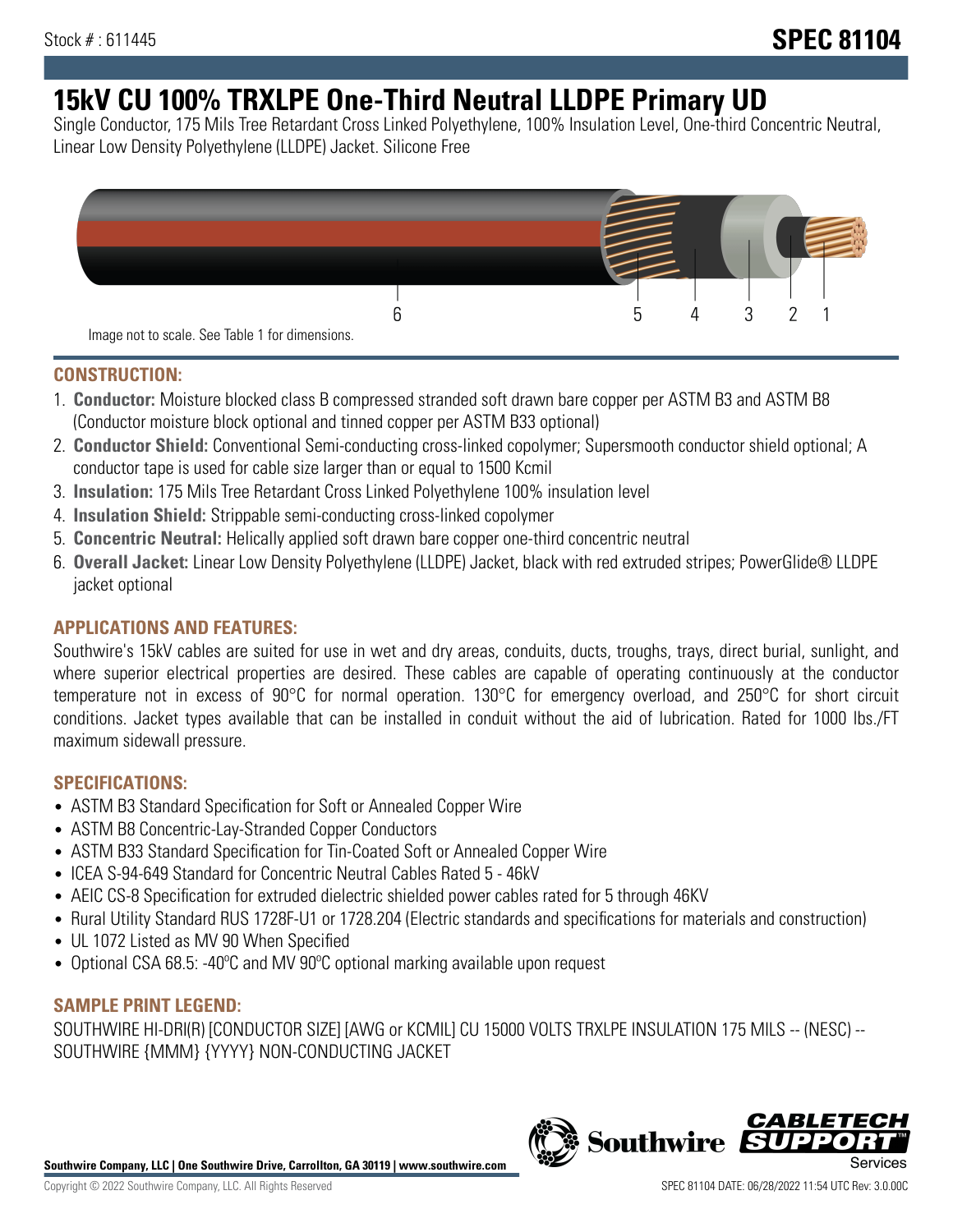# **Stock # : 611445** Stock **# : 611445**

#### **Table 1 – Weights and Measurements**

| Stock<br>Number | Cond.<br><b>Size</b> | <b>Diameter</b><br>Over<br>Conductor | <b>Diameter</b><br>Over<br>Insulation | Insul.<br><b>Thickness</b> | <b>Diameter</b><br>Over<br>Insulation<br><b>Shield</b> | Concentric<br><b>Neutral</b> | Neutral DC<br>Resistance<br>$25^{\circ}$ C | Jacket<br><b>Thickness</b> | Approx.<br><b>OD</b> | Approx.<br><b>Weight</b> | Min<br><b>Bending</b><br>Radius | Max Pull<br>Tension* |
|-----------------|----------------------|--------------------------------------|---------------------------------------|----------------------------|--------------------------------------------------------|------------------------------|--------------------------------------------|----------------------------|----------------------|--------------------------|---------------------------------|----------------------|
|                 | AWG/<br>Kcmil        | inch                                 | inch                                  | mil                        | inch                                                   | No. x AWG                    | $\Omega$ /1000ft                           | mil                        | inch                 | Ib<br><b>Y1000ft</b>     | inch                            | $\mathsf{lb}$        |
| 611445#         | 500<br>(37)          | 0.789                                | 1.179                                 | 175                        | .289                                                   | 26x12                        | 0.061                                      | 50                         | .55 <sup>1</sup>     | 2625                     | 12.4                            | 4000                 |

All dimensions are nominal and subject to normal manufacturing tolerances

◊ Cable marked with this symbol is a standard stock item

\* Pulling tension based on pulling eye directly connected to conductor

^ HiDri Plus - Water Blocking Powder. Black Jacket

# All black jacket

§ HiDri Plus - Water Blocking Powder. Black Jacket. CSA Listed

### **Table 2 – Electrical and Engineering Data**

| Cond<br>Size  | DC<br>Resistance<br>@25°C | АC<br>$@90^{\circ}C$ | Capacitive<br>Resistance Reactance @<br>60Hz | Inductive<br>Reactance<br>@ 60Hz | <b>Charging</b><br>Current | <b>Dielectric</b><br>Loss | Zero<br>Sequence<br>Impedance* | Positive<br>Sequence<br>Impedance <sup>*</sup> | Short<br>Circuit<br>Current @<br>30 Cycle | Allowable<br>Ampacity in<br>Duct 90°C+ | Allowable<br>Ampacity<br><b>Directly</b><br>Buried 90°C‡ |
|---------------|---------------------------|----------------------|----------------------------------------------|----------------------------------|----------------------------|---------------------------|--------------------------------|------------------------------------------------|-------------------------------------------|----------------------------------------|----------------------------------------------------------|
| AWG/<br>Kcmil | $\Omega/1000$ ft          | $\Omega/1000$ ft     | $M\Omega^*1000$ ft                           | $\Omega/1000$ ft                 |                            | A/1000ft W/1000ft         | $O/1000$ ft                    | $\Omega$ /1000ft                               | Amp                                       | Amp                                    | Amp                                                      |
| 500<br>(37)   | 0.0216                    | 0.028                | 0.024                                        | 0.036                            | 0.364                      | 0.945                     |                                | $0.091 + 0.029$ 0.034+ $0.034$                 | 15714.9                                   | 455                                    | 555                                                      |

\* Calculations are based on three cables triplexed / concentric shield / Conductor temperature of 90°C / Shield temperature of 45°C / Earth resistivity of 100 ohmsmeter

† Ampacities are based on Figure 7 of ICEA P-117-734 (Single circuit trefoil, 100% load factor, 90°C conductor temperature, earth RHO 90, 36" burial depth) ‡ Ampacities are based on Figure 1 of ICEA P-117-734 (Single circuit trefoil, 100% load factor, 90°C conductor temperature, earth RHO 90, 36" burial depth)

### **Table 3 – Weights and Measurements (Metric)**

| Stock<br>Number | Cond.<br><b>Size</b> | <b>Diameter</b><br>Over<br>Conductor | Diameter<br>Over<br>Insulation | Insul.<br><b>Thickness</b> | <b>Diameter</b><br>Over<br>Insulation<br><b>Shield</b> | Concentric<br><b>Neutral</b> | Neutral DC<br>Resistance<br>$25^{\circ}$ C | Jacket<br><b>Thickness</b> | Approx.<br>0D | Approx.<br>Weight | Min<br>Bending | Max Pull<br>Tension* |
|-----------------|----------------------|--------------------------------------|--------------------------------|----------------------------|--------------------------------------------------------|------------------------------|--------------------------------------------|----------------------------|---------------|-------------------|----------------|----------------------|
|                 | AWG/<br>Kcmil        | mm                                   | mm                             | mm                         | mm                                                     | No. x AWG                    | $\Omega$ /km                               | mm                         | mm            | ka/km             | mm             | newton               |
| 611445#         | 500<br>(37)          | 20.04                                | 29.95                          | 4.44                       | 32.74                                                  | 26x12                        | 0.20                                       | 1.27                       | 39.40         | 3906              | 314.96         | 17800                |

All dimensions are nominal and subject to normal manufacturing tolerances

◊ Cable marked with this symbol is a standard stock item

\* Pulling tension based on pulling eye directly connected to conductor

^ HiDri Plus - Water Blocking Powder. Black Jacket

# All black jacket

§ HiDri Plus - Water Blocking Powder. Black Jacket. CSA Listed

# **Table 4 – Electrical and Engineering Data (Metric)**

| Cond<br>Size  | DC<br>Resistance<br>@25°C | АC<br>Resistance<br>@90°C | Capacitive<br>Reactance<br>@ 60Hz | Inductive<br>Reactance<br>@ 60Hz | Charging<br><b>Current</b> | <b>Dielectric</b><br>Loss. | Zero<br>Sequence<br>Impedance* | Positive<br>Sequence<br>Impedance* | Short<br>Circuit<br>Current @<br>30 Cycle | Allowable<br>Ampacity in<br>Duct 90°Ct | Allowable<br>Ampacity<br>Directly<br>Buried 90°C‡ |
|---------------|---------------------------|---------------------------|-----------------------------------|----------------------------------|----------------------------|----------------------------|--------------------------------|------------------------------------|-------------------------------------------|----------------------------------------|---------------------------------------------------|
| AWG/<br>Kcmil | $\Omega$ /km              | $\Omega$ /km              | $M\Omega^*$ km                    | $\Omega$ /km                     | A/km                       | W/km                       | $\Omega/1000$ ft               | $\Omega/1000$ ft                   | Amp                                       | Amp                                    | Amp                                               |
| 500<br>(37)   | 0.0709                    | 0.09                      | 0.0073                            | 0.1181                           | .194                       | 3.1004                     | $0.091 + 0.029$                | $ 0.034 + i0.034 $                 | 15714.9                                   | 455                                    | 555                                               |



IS

**Southwire** 

CABLE

UPPOR